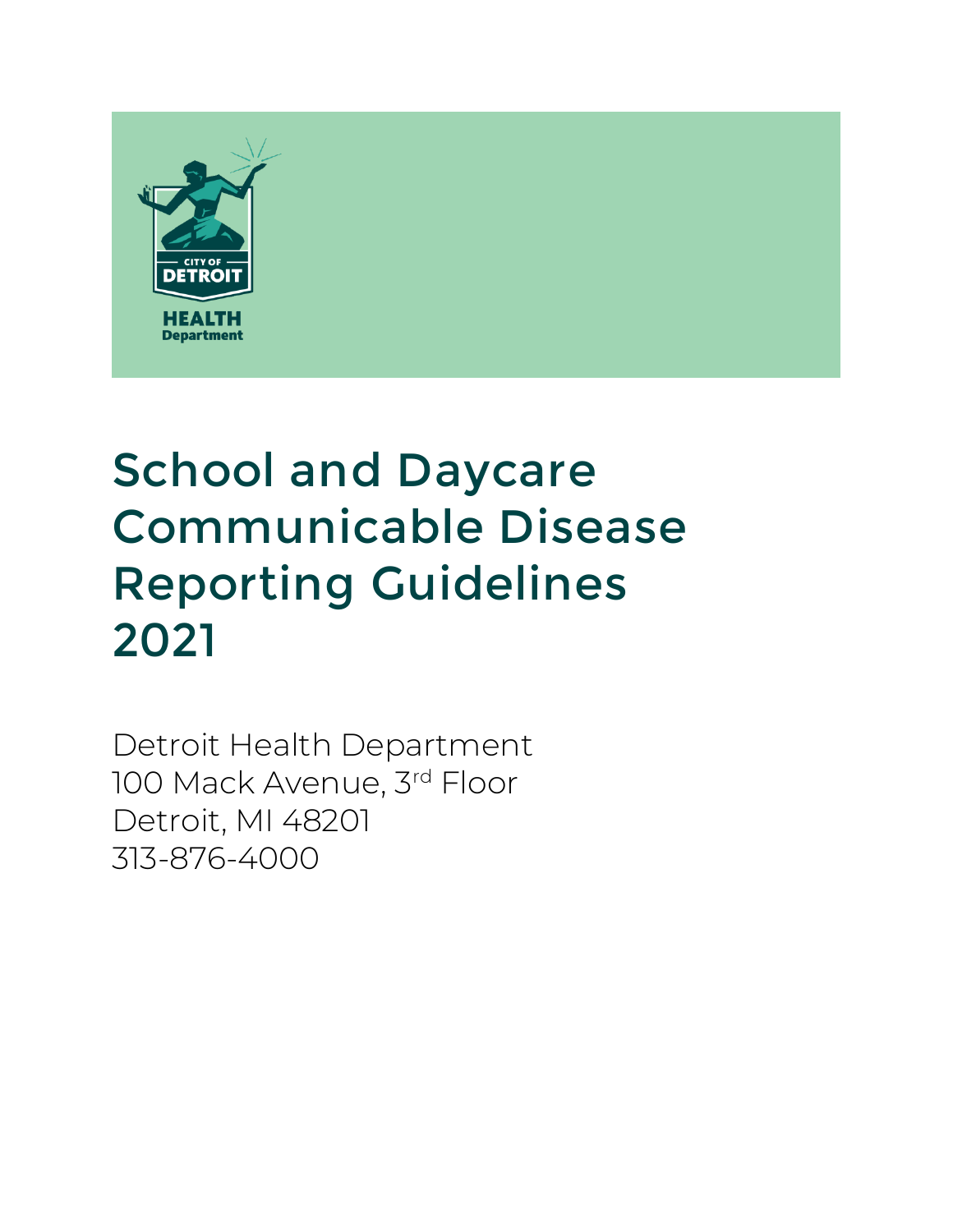

# Table of Contents

#### **Managing Communicable Diseases in Schools**

Please supplement this guidebook with the new MDHHS resource titled "Managing Communicable Disease in Schools" found at:

[https://www.michigan.gov/documents/mdch/Managing\\_CD\\_in\\_Schools\\_FINAL\\_469824\\_7.PDF](https://www.michigan.gov/documents/mdch/Managing_CD_in_Schools_FINAL_469824_7.PDF)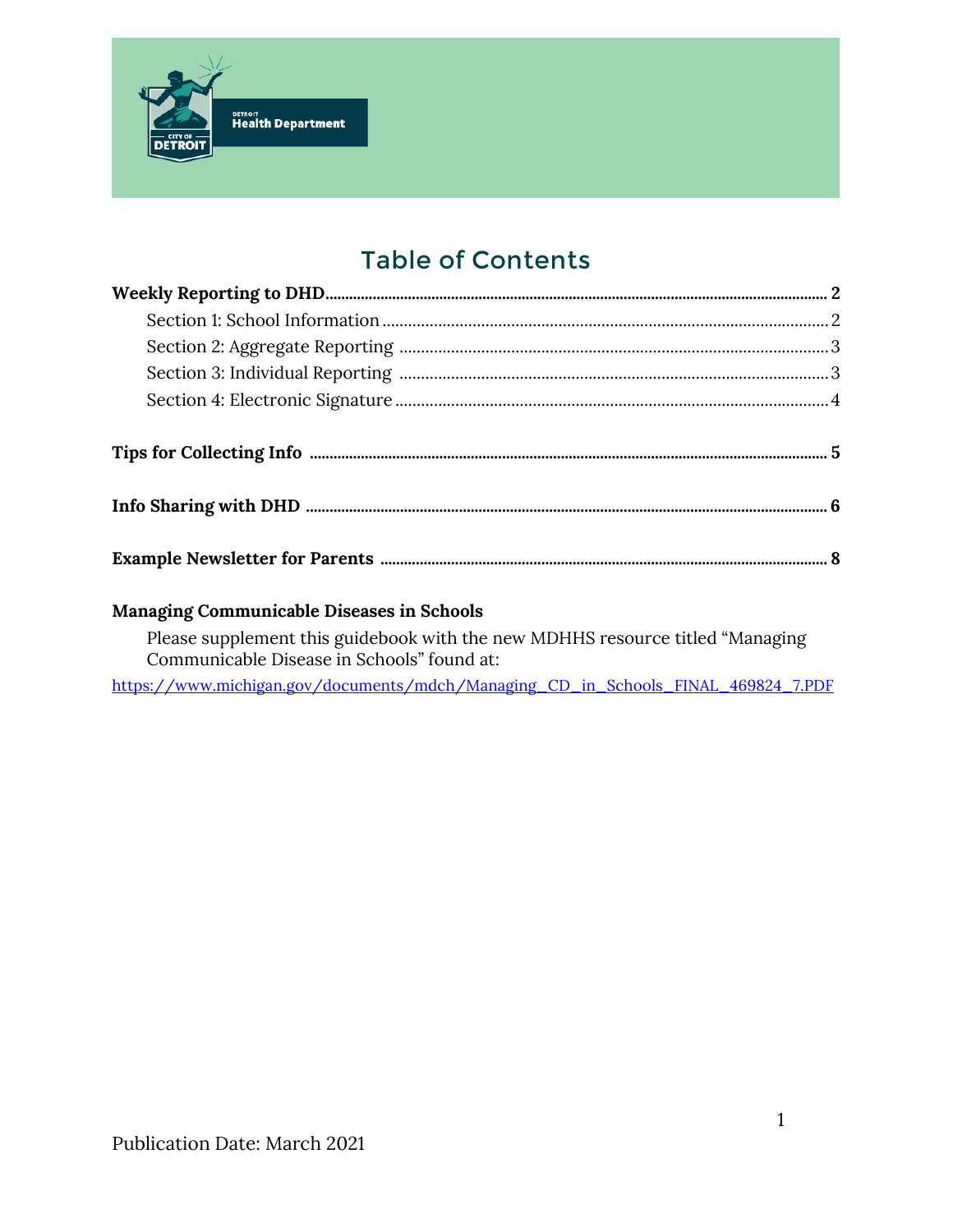## Instructions for Weekly Reporting to the Detroit Health Dept

Launching in Spring 2021, the Detroit Health Department's Communicable Disease Program will be transitioning the DCH-0453 weekly communicable disease report into an online format for more convenient and timely reporting of disease incidence in schools.

#### **Schools will now be required to submit weekly CD reports online via: [bit.ly/DetroitSchoolDiseaseReport](file://ds.detroitmi.gov/Departments/Health/Style%20Guide/All%20Templates/2019%20-%202020%20New%20DHD%20Templates/bit.ly/DetroitSchoolDiseaseReport)**

Note: Faxes, mail, and email will still be recorded as we disseminate information about this transition.

# Section 1: School Information

- **Week Ending** This should always be a Friday's date even if the school week ended before Friday
- **School or Preschool** Name of your school, pre-school, or daycare
- **District** Name of your school district
- **Current School Enrollment**-Enter the total number of students enrolled
- **Do you have diseases to report this week?**

o**Select YES** if you have had any incidence of a child being reported ill o**Select NO** if no children were called in sick during the week for which you are reporting\*

\*Schools and daycares are still required to submit reports to DHD weekly, even if no cases occurred. This helps us to track your "baseline" level of illness, so that it is easier to identify and respond to a cluster/outbreak, if and when it occurs.

#### • **School Closed due to Disease?**

o**Select YES** if your school was closed due to a large number of students/staff being out ill

o**Select NO** if you school remains open

Please notify the Detroit Health Department if you are planning on closing your school due to a large number of illnesses. Please include the date of the closures and the reason for the closure (e.g., GI illness outbreak).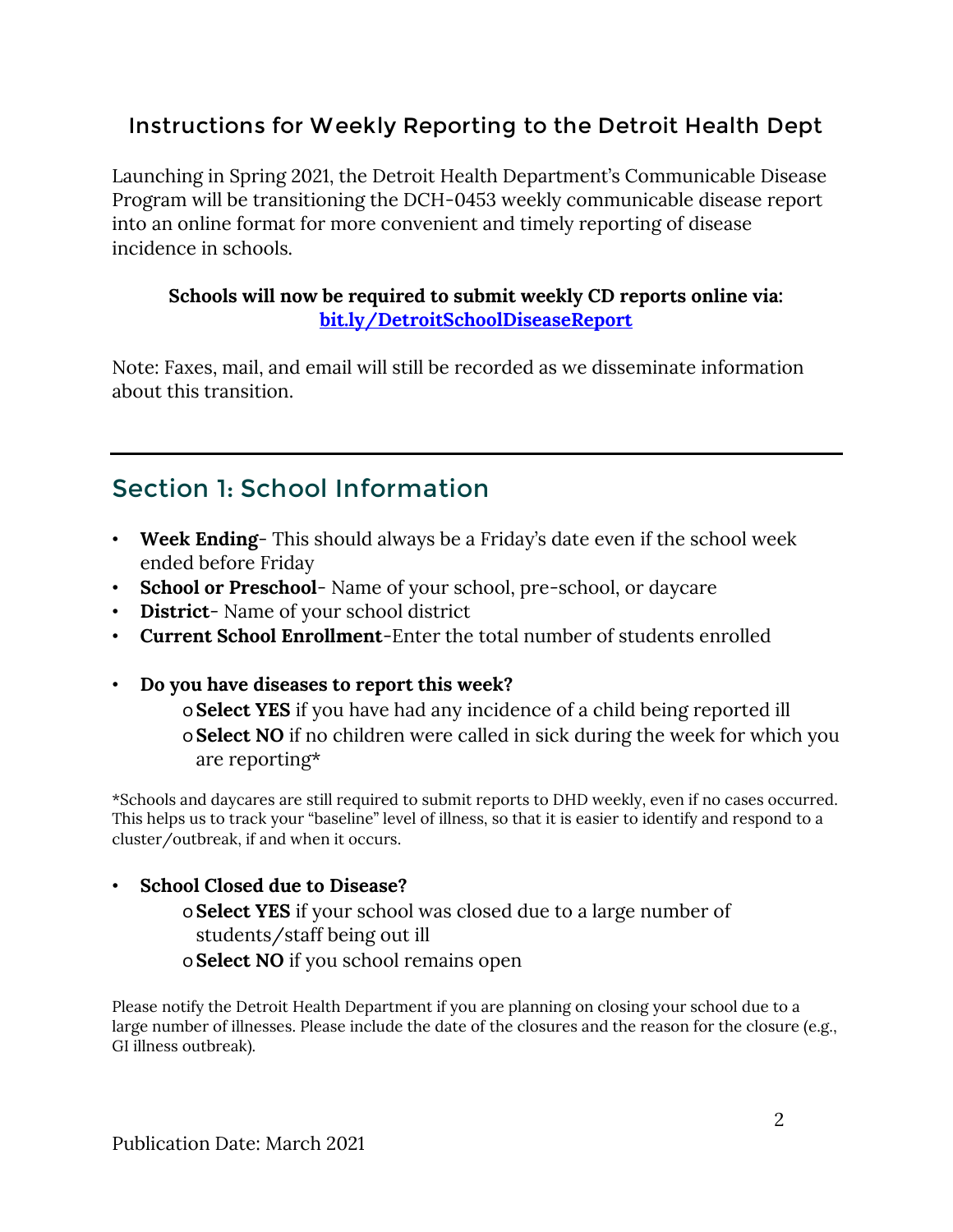If you select YES to "Do you have diseases to report?", the form will populate with two additional sections. If you selected NO, proceed to Section 4.

# Section 2: Aggregate Reporting

Complete this section of the form with just total numbers of students with the following illnesses. The Communicable Disease Manager may follow up for additional information if an outbreak is suspected.

• **Apparent Flu**- Only count cases with pneumonia or fever and at least one of the following symptoms: sore throat, cough, generalized achiness.

- **Pediculosis (Head Lice)** Count total number of children who were out due to head lice.
- **Gastrointestinal Disease** Count total number of children experiencing diarrhea and/or vomiting for 24-48 hours.

# Section 3: Individual Reporting

Report all confirmed or suspected cases of communicable diseases in this section.

• **Disease-** Select the disease that the child was diagnosed with from the dropdown menu. If the child was not diagnosed with a specific disease, please enter the primary symptom (e.g., diarrhea, vomiting).

> oSchool-related diseases of note include: Measles, Rubella (German measles), Mumps, Hepatitis, Scarlet Fever, Strep Throat, Scabies, Pertusis (Whooping Cough), Haemophilus influenzae type b, Encephalitis, Meningitis, Tuberculosis, Chickenpox (Varicella), Salmonellosis, Shiga toxin producing E. coli, Camplyobateriosis, Shigellosis

- **Number of Students to Report** Include the count of individuals reported with this condition/symptom at your school this week.
- **Student Information-** In line list format, collect and report relevant information about each sick student:

oChildren with only GI symptoms (e.g., vomiting, diarrhea or a report of "stomach flu") likely do not have influenza and should be reported under Gastrointestinal disease.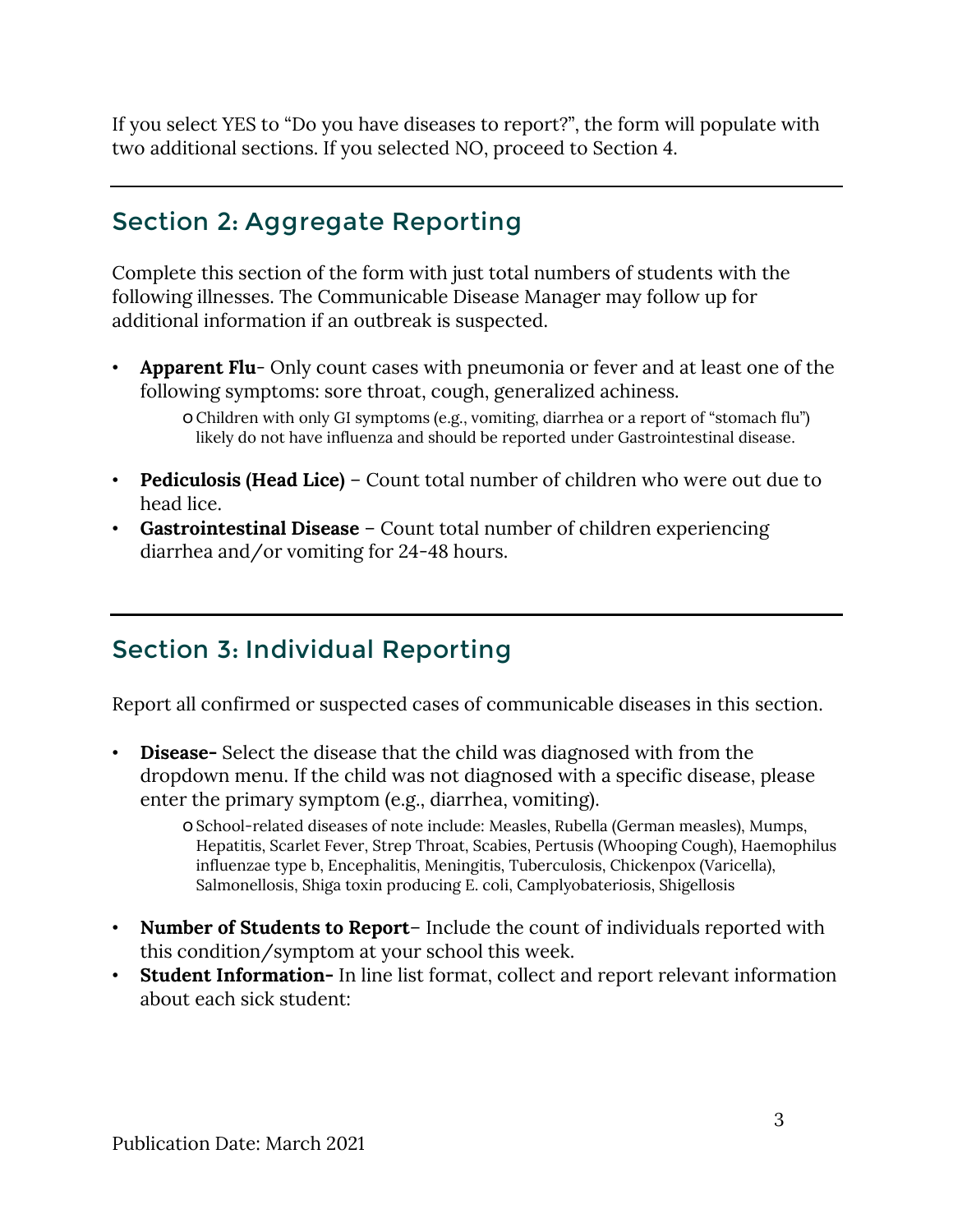First and Last Name, Age, Sex, Grade, Date First Absent, Address, Phone Number, Diagnosed By

Ex. John Smith, 13, M, 8th Grade, 1/12/2021, 100 Mack Detroit 48201, 313- 000-0000, Pediatrician

- **Child's Info** Include the child's first and last name, age, sex/gender, grade in school
- **Date First Absent** Include the day the student was first reported and did not attend school
- **Address and Phone number** Include the home address of the student and parent/guardian's phone number
- **Diagnosed by** Include the name/role of person who diagnosed the child with the illness (e.g., parent, doctor, teacher).

# Section 4: Electronic Signature

Completing this section and selecting the "Submit" button at the bottom of the online form affirms the reported information is accurate and signifies an electronic signature for the report.

- **Submitter Name** Name (and title if necessary) of the person that is submitting the report.
- **Phone Number** Enter the phone number for the person submitting the form for potential follow up if needed.
- **Date** Enter the date that the form was completed and sent to DHD.

Please direct any questions or concerns to the Communicable Disease Program inbox at [cdprogram@detroitmi.gov](mailto:cdprogram@detroitmi.gov) or the Communicable Disease Manager.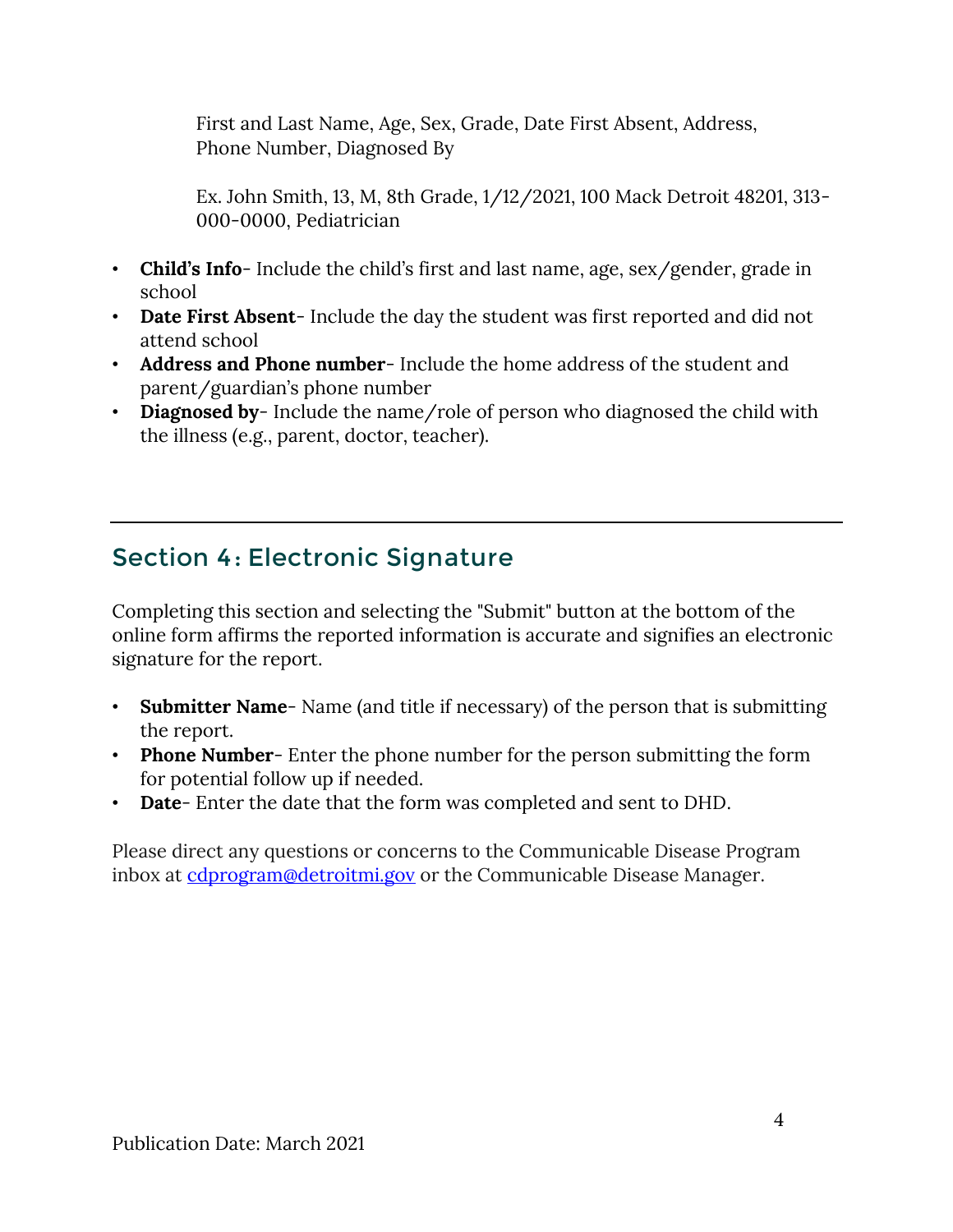## Tips for Collecting Timely and Accurate Information

Timely and accurate disease reporting is essential to the health of all residents of Detroit. It is extremely important that all schools Detroit comply with reporting requirements. In order to do this, the following steps should be put in place at your facility:

- Designate one person at your facility to collect accurate communicable disease data on a daily basis
- Train an alternate person to collect and report communicable disease data in case the primary person is absent
- Submit communicable disease reports online or by fax to the Detroit Health Department every Friday by 11:00 am *(even if there are no diseases to report)*
- Notify the Detroit Health Department **immediately** when you become aware of an illness that is listed on the "Reportable Diseases in Michigan" list [http://www.michigan.gov/documents/mdch/Reportable\\_Diseases\\_Michi](http://www.michigan.gov/documents/mdch/Reportable_Diseases_Michigan_by_Condition_478488_7.pdf) [gan\\_by\\_Conditio n\\_478488\\_7.pdf](http://www.michigan.gov/documents/mdch/Reportable_Diseases_Michigan_by_Condition_478488_7.pdf) [o](http://www.michigan.gov/documents/mdch/Reportable_Diseases_Michigan_by_Condition_478488_7.pdf)r a cluster/outbreak of illnesses (e.g., if an unusually large number of students are out sick due to GI illnesses).
- Have a consistent manner of questioning parents about the child's illness (e.g., develop a script that can be used by administration during phone calls with parents) and/or an answering machine requesting specific information regarding a child's absence  $\Box$  Educate parents on the importance of reporting illnesses to schools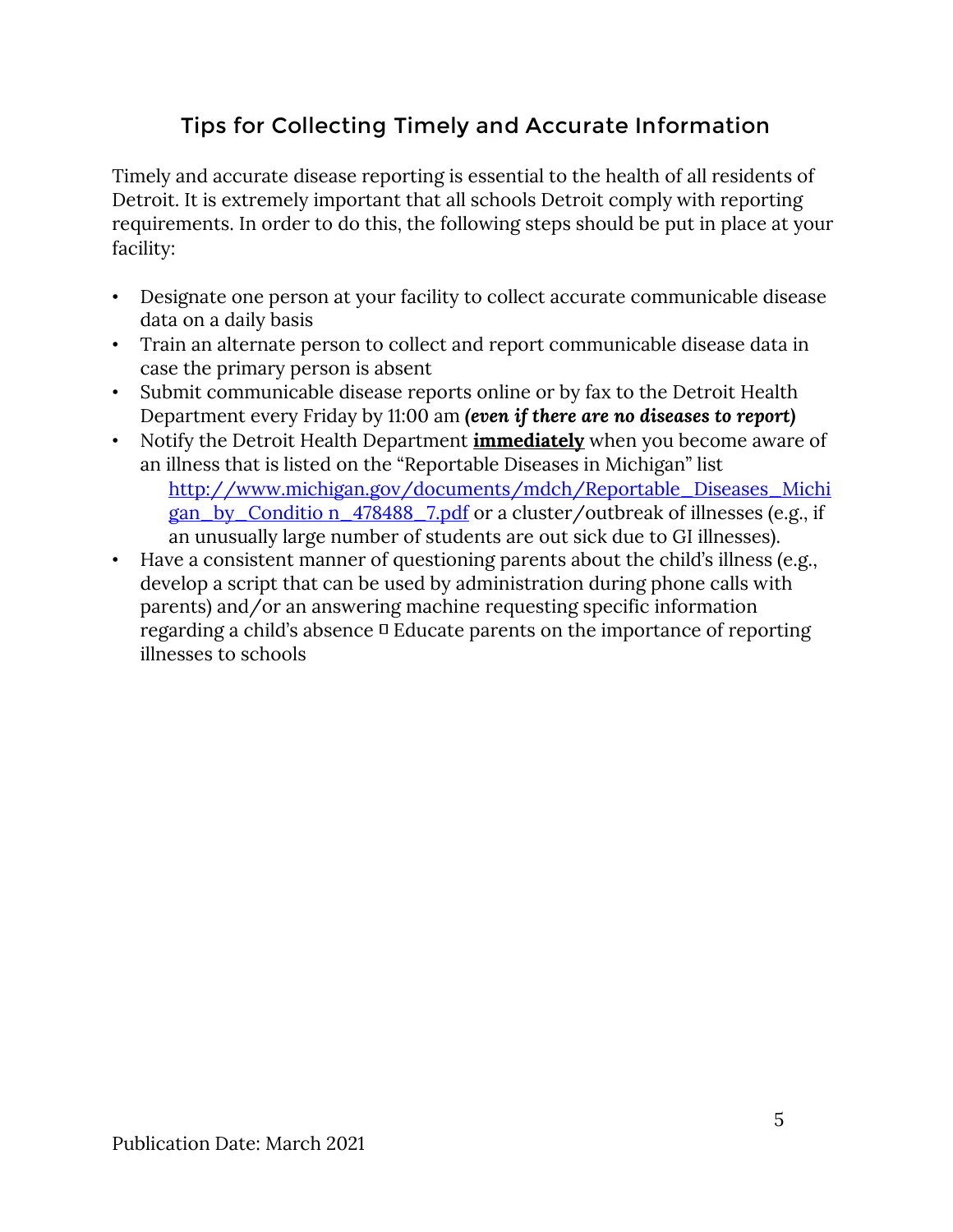## Information Sharing with the Detroit Health Department

In the event of an actual or potential outbreak of a serious communicable disease, your facility may be contacted to provide information to assist DHD in its investigation of the outbreak. Your assistance during the investigation is crucial to its success.

The Michigan Public Health Code (MCL 333.5111) and administrative rules give local and state health departments the authority and responsibility to investigate cases of disease and suspected transmission. Any information provided by the school is covered under the Michigan Public Health Code in accordance with state law and will not violate FERPA standards. It is extremely important schools maintain confidentiality regarding information shared during a communicable disease investigation (e.g., do not release the name of a student with a suspected/confirmed communicable disease to the public).

The Privacy Rule in the Health Insurance Portability and Accountability Act of 1996 (HIPAA) allows for the disclosure of protected health information, without individual client/patient authorization, to public health authorities, who are legally authorized to receive such reports for the purpose of preventing or controlling disease.

An investigator who presents official identification from the Detroit Health Department, another local health department, or the Michigan Department of Health and Human Services (MDHHS) shall be provided with medical and epidemiological information pertaining to any of the following persons, upon request:

- Individuals who have any condition required to be reported or other condition of public health significance;
- Individuals, whether ill or well, who are part of a group in which an unusual occurrence, outbreak, or epidemic has occurred;
- Individuals who are not known to have a condition, but whose medical or epidemiological information is needed for investigation into the cause of a condition of public health importance;
- Individuals potentially exposed to an infectious person, vector, or item.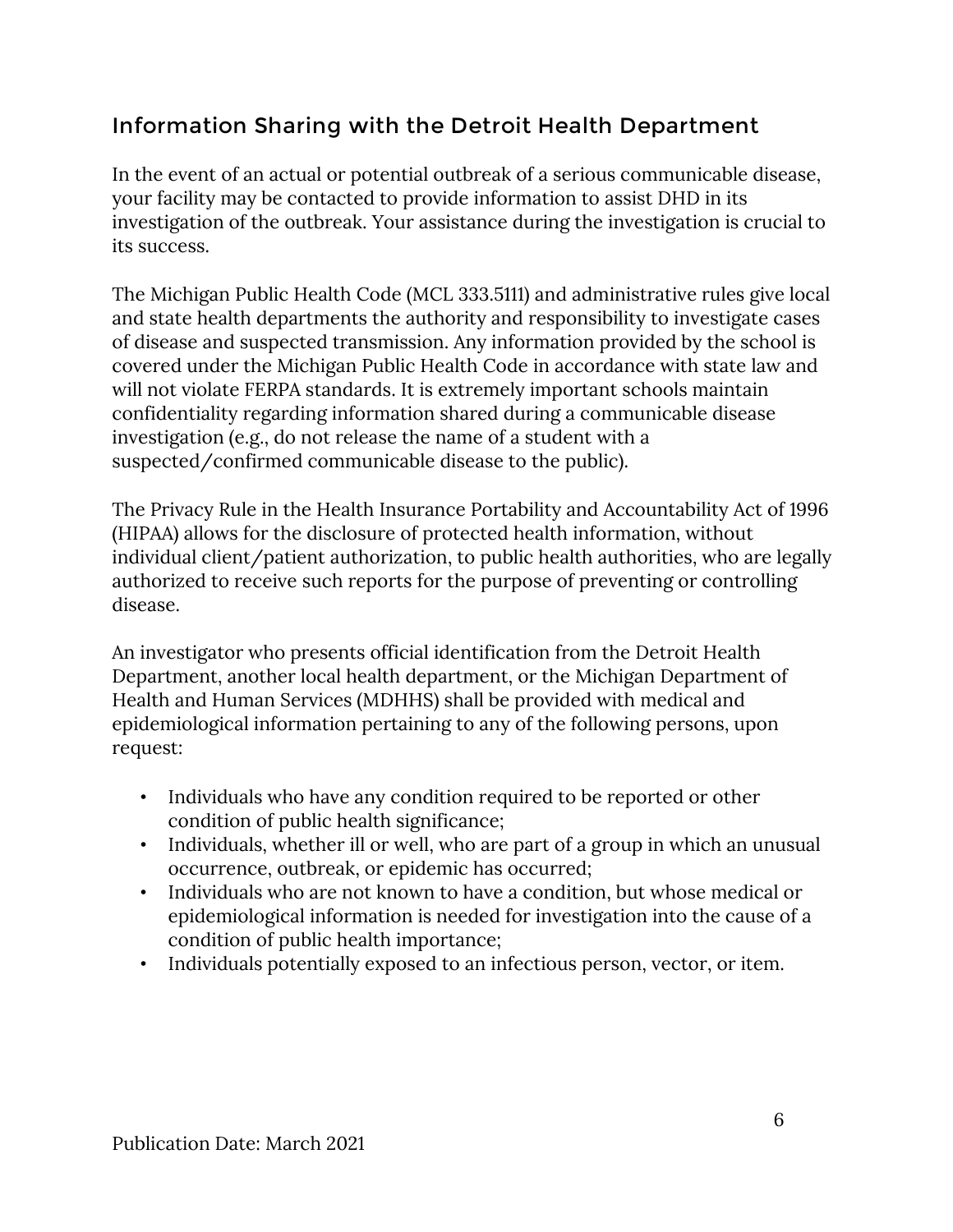#### Information which may be requested includes, but is not limited to, the following:

- Absence history related to current illness;
- Name, date of birth, address and telephone number of the ill person;
- Name of child's parent/guardian;
- Name of health care provider, if known;
- Current immunization information, if available;
- Class rosters;
- Staff rosters;
- School menus;
- Bus route, with telephone numbers;
- List of participants in school-based extra-curricular activities.